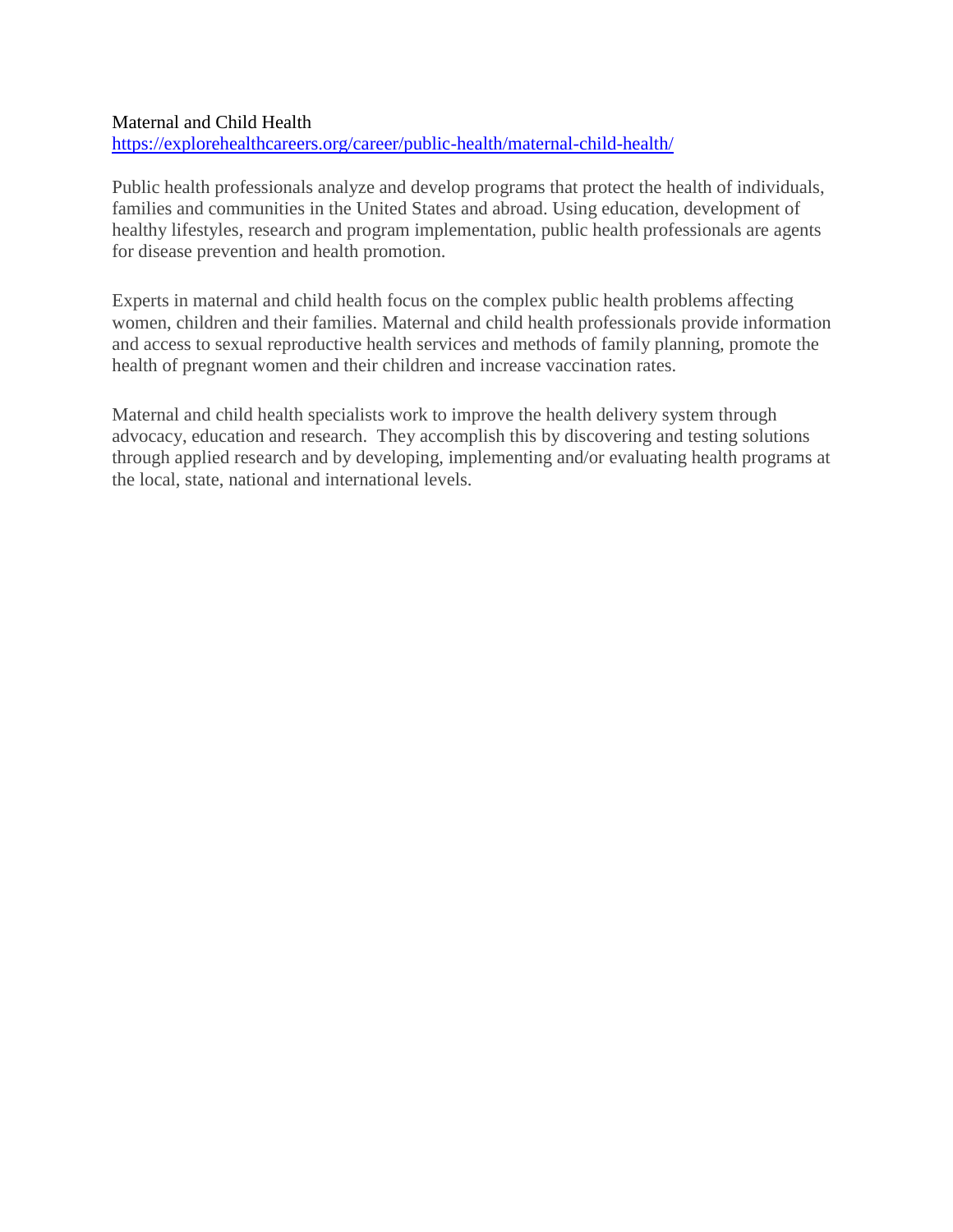# **Behavioral Science/Health Education**

<https://explorehealthcareers.org/career/public-health/behavioral-science-health-education/> With a career in behavioral science/health education, you help to improve public health by encouraging healthy lifestyles through behavior change and educational outreach. In health education, you could work on developing community-wide education initiatives on health topic such as nutrition or community fitness or create curriculum for training community health workers. Additional examples include:

- Educating young people to recognize and avoid the risky behavior of unprotected sex, alcohol and drug abuse
- Design health promotion programs for smoking cessation initiatives, water and sanitation projects and occupational safety courses
- Develop programs for prescription adherence in the elderly population
- Research self-care practices and behavioral barriers to care to better understand a community's participation with the health care system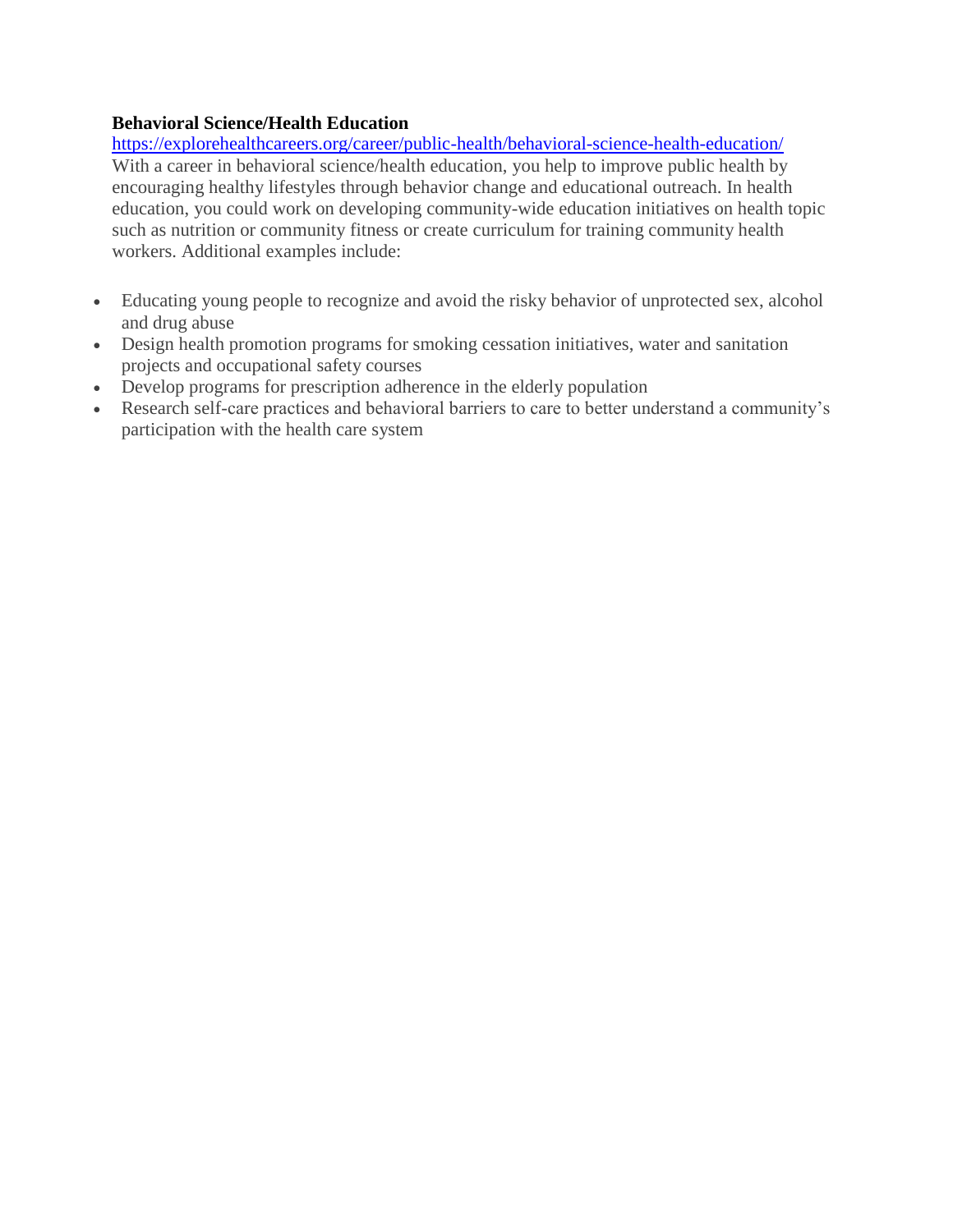#### **Epidemiology**

<https://explorehealthcareers.org/career/public-health/epidemiology/>

Epidemiology is the study and control of disease or injury patterns in human populations. When food poisoning or an influenza outbreak attacks a community, epidemiologist or "disease detectives", are asked to investigate the cause of disease and control its spread. Epidemiologists work at all stages of the outbreak with other public health practitioners to identify and stop the outbreak.

Epidemiologists do fieldwork to determine what causes disease or injury, what the risks are associated with health outcomes, what populations are at risk, and how to prevent further incidences of a disease, behavior, or transmission. They consider the demographic and social trends of populations in relation to a disease and injury. Epidemiologists are often credited with the initial discovery and containment of an outbreaks, such as avian flu or mad cow disease.

Professionals in this field use statistical analysis through a distinctively different approach and methodology than what biostatisticians, Epidemiologists consider various hereditary, behavioral, environmental and health care factors. They also work extensively with other professionals working in the contributions of biological, clinical and other sciences, this can even include field techniques derived from biochemistry and molecular biology.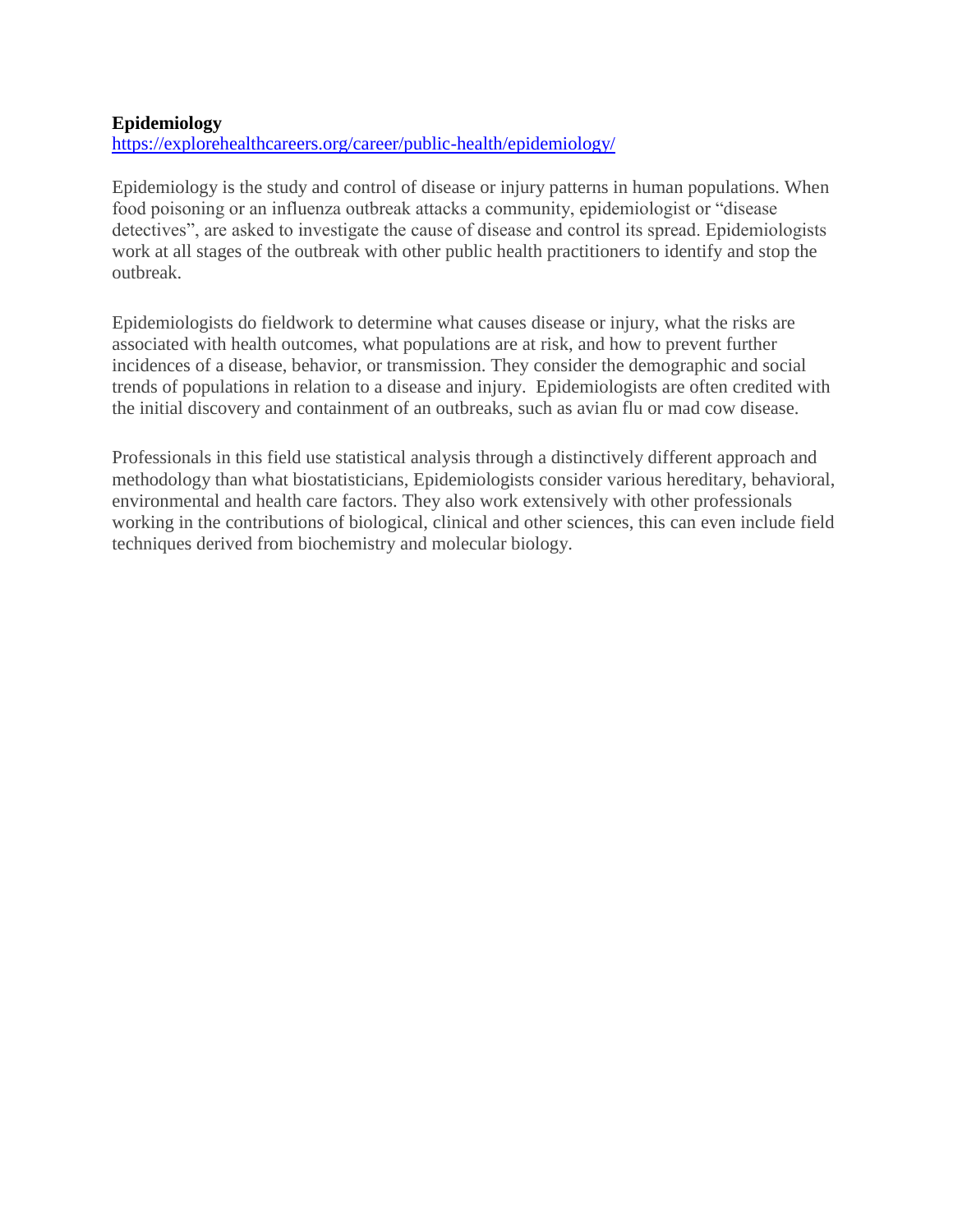#### **Neonatology**

<http://neonatology.org/career/>

Neonatology is the medical specialty of taking care of newborn babies, sick babies, and premature babies. The word "neonatology" is stuck together from several root words and basically means "science of the newborn" -- "neo" = new, "natal" = birth, "ology" = science of. A neonatologist is a doctor that specializes in the field of neonatology. So... "Neonatologist" is basically a fancy technical term for "baby doctor."

A Neonatal Intensive Care Unit (NICU) is a special area of the hospital that is devoted to the care of critically ill babies. Typically a NICU is completely separated from the nursery for healthy newborns, and may not even be in the same building (the nursery is always located near the rooms for the mothers). The staff for the NICU and the staff for the newborn nursery are completely separate as well.

In most hospitals, babies are only admitted to the NICU directly from the delivery room, the newborn nursery, or from another hospital's NICU or nursery. For reasons of infection control, if a baby has gone home and then gotten sick and come back to the hospital, the baby will probably be admitted to a pediatric ward or pediatric intensive care unit rather than the NICU. Of course, exceptions can be made if the baby has a problem that definitely requires the constant attention of a neonatologist.

Babies usually stay in the NICU until they are ready to go home, even if that takes several months. This is much different than an adult or pediatric intensive care unit, where the patient will leave the unit as soon as they are stable and do not need help with their breathing and constant monitoring. For this reason, NICUs are often divided by walls or partitions into several distinct regions: a true "intensive care" area where the nurses and doctors spend most of their time at the babies' bedsides, an "intermediate care" area for babies that are still on IVs or extra oxygen, and a quieter area for the "growers."